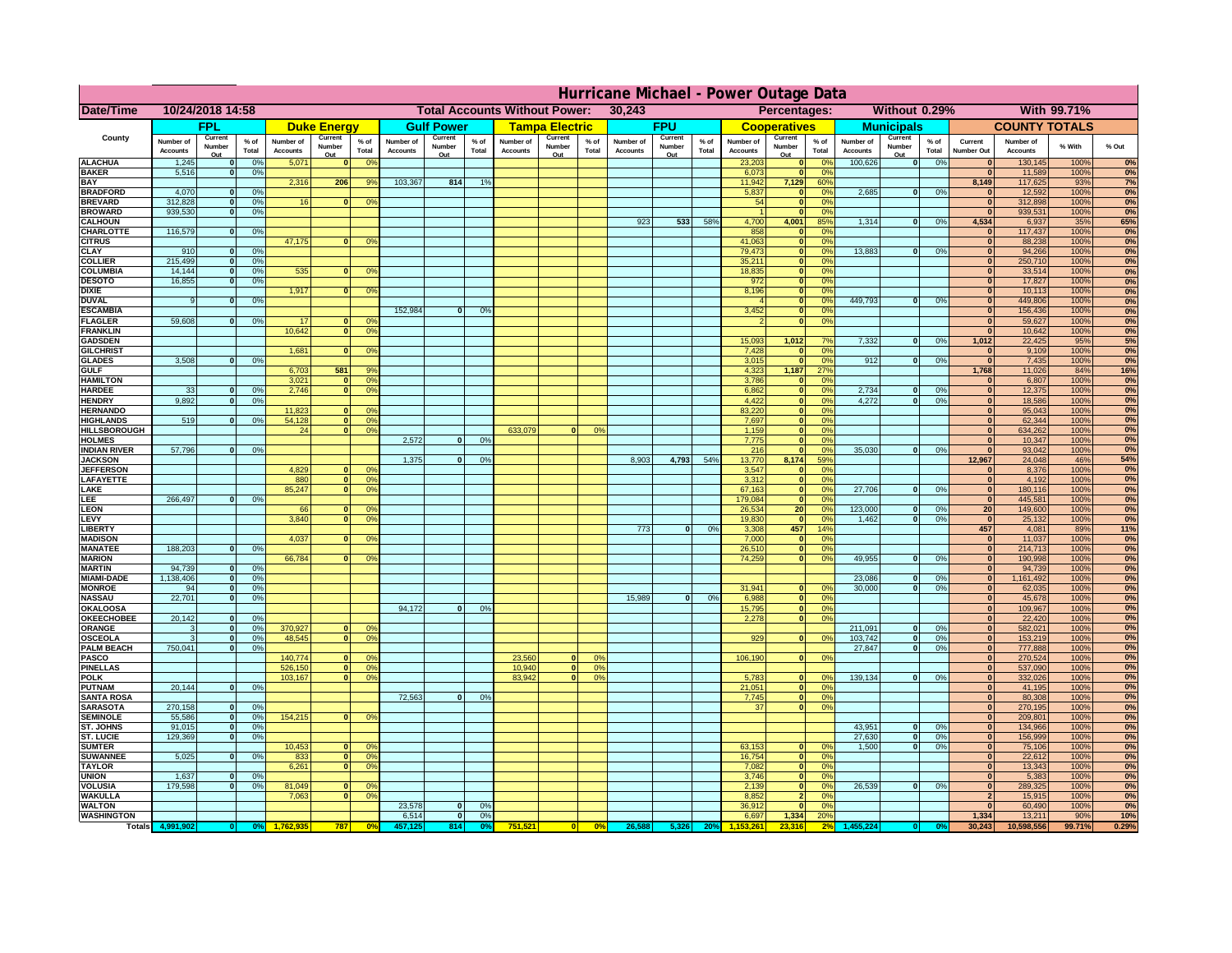# 10/24/2018 2:59 PM Hurricane Michael

| <b>Power Provider</b>                   | <b>County</b>       | <b>Number of Customers</b> | <b>Current Number Out</b> | <b>Outage Percentage</b> | <b>Estimated Restore Time</b> |
|-----------------------------------------|---------------------|----------------------------|---------------------------|--------------------------|-------------------------------|
| West Florida Electric Cooperative, Inc. | <b>JACKSON</b>      | 13,723                     | 8,127                     | 59.22%                   | >5 days                       |
| Gulf Coast Electric Cooperative, Inc.   | BAY                 | 11,942                     | 7,129                     | 59.70%                   | >5 days                       |
|                                         |                     |                            |                           |                          |                               |
| Florida Public Utilities Corporation    | <b>JACKSON</b>      | 8,903                      | 4,793                     | 53.84%                   | >5 days                       |
| West Florida Electric Cooperative, Inc. | CALHOUN             | 2,852                      | 2,312                     | 81.07%                   | >5 days                       |
| Gulf Coast Electric Cooperative, Inc.   | <b>CALHOUN</b>      | 1,848                      | 1,689                     | 91.40%                   | >5 days                       |
| West Florida Electric Cooperative, Inc. | <b>WASHINGTON</b>   | 4,260                      | 1,225                     | 28.76%                   | >5 days                       |
| Gulf Coast Electric Cooperative, Inc.   | <b>GULF</b>         | 4,323                      | 1,187                     | 27.46%                   | >5 days                       |
| Talquin Electric Cooperative, Inc.      | GADSDEN             | 15,093                     | 1,012                     | 6.71%                    | 72                            |
| <b>Gulf Power Company</b>               | BAY                 | 103,367                    | 814                       | 0.79%                    | $24$                          |
| Duke Energy                             | <b>GULF</b>         | 6,703                      | 581                       | 8.67%                    | TBD                           |
|                                         | <b>CALHOUN</b>      |                            |                           |                          |                               |
| Florida Public Utilities Corporation    |                     | 923                        | 533                       | 57.75%                   | >5 days                       |
| Talquin Electric Cooperative, Inc.      | <b>LIBERTY</b>      | 3,308                      | 457                       | 13.81%                   | >5 days                       |
| Duke Energy                             | BAY                 | 2,316                      | 206                       | 8.89%                    | TBD                           |
| Gulf Coast Electric Cooperative, Inc.   | WASHINGTON          | 2,437                      | 109                       | 4.47%                    | >5 days                       |
| Gulf Coast Electric Cooperative, Inc.   | <b>JACKSON</b>      | 47                         | 47                        | 100.00%                  | >5 days                       |
| Talquin Electric Cooperative, Inc.      | LEON                | 26,534                     | 20                        | 0.08%                    | 48                            |
| Talquin Electric Cooperative, Inc.      | <b>WAKULLA</b>      | 8,852                      | $\overline{2}$            | 0.02%                    | 24                            |
|                                         | <b>ALACHUA</b>      | 875                        | $\pmb{0}$                 | 0.00%                    | TBD                           |
| Central Florida Electric Cooperative    |                     |                            |                           |                          |                               |
| Central Florida Electric Cooperative    | <b>DIXIE</b>        | 7,595                      | $\mathbf 0$               | 0.00%                    | TBD                           |
| Central Florida Electric Cooperative    | <b>GILCHRIST</b>    | 7,424                      | $\pmb{0}$                 | 0.00%                    | Restored                      |
| Central Florida Electric Cooperative    | LAFAYETTE           | 9                          | $\mathbf 0$               | 0.00%                    | <b>TBD</b>                    |
| Central Florida Electric Cooperative    | LEVY                | 17,513                     | $\pmb{0}$                 | 0.00%                    | Restored                      |
| Central Florida Electric Cooperative    | <b>MARION</b>       | 9                          | $\mathbf 0$               | 0.00%                    | <b>TBD</b>                    |
| Chattahoochee Electric                  | GADSDEN             | 1,173                      | $\pmb{0}$                 | 0.00%                    | Restored                      |
|                                         |                     |                            |                           |                          |                               |
| Choctawhatchee Electric Cooperative     | <b>HOLMES</b>       | 293                        | $\mathbf 0$               | 0.00%                    | Restored                      |
| Choctawhatchee Electric Cooperative     | <b>OKALOOSA</b>     | 15,795                     | $\pmb{0}$                 | 0.00%                    | Restored                      |
| Choctawhatchee Electric Cooperative     | <b>SANTA ROSA</b>   | 201                        | $\mathbf 0$               | 0.00%                    | Restored                      |
| Choctawhatchee Electric Cooperative     | <b>WALTON</b>       | 36,812                     | $\mathbf 0$               | 0.00%                    | Restored                      |
| City of Alachua                         | <b>ALACHUA</b>      | 4,426                      | $\pmb{0}$                 | 0.00%                    | <b>TBD</b>                    |
| City of Bartow                          | <b>POLK</b>         | 11,790                     | $\mathbf 0$               | 0.00%                    | TBD                           |
| City of Blountstown                     | CALHOUN             | 1,314                      | $\mathbf 0$               | 0.00%                    | Restored                      |
|                                         |                     |                            | 0                         |                          |                               |
| City of Bushnell                        | SUMTER              | 1,500                      |                           | 0.00%                    | TBD                           |
| City of Clewiston                       | <b>HENDRY</b>       | 4,272                      | $\mathbf 0$               | 0.00%                    | <b>TBD</b>                    |
| City of Fort Meade                      | <b>POLK</b>         | 2,379                      | $\pmb{0}$                 | 0.00%                    | TBD                           |
| City of Havana                          | <b>GADSDEN</b>      | 1,391                      | $\mathbf 0$               | 0.00%                    | Restored                      |
| City of Leesburg                        | LAKE                | 22,000                     | 0                         | 0.00%                    | TBD                           |
| City of Moore Haven                     | <b>GLADES</b>       | 912                        | $\mathbf 0$               | 0.00%                    | <b>TBD</b>                    |
| City of Mount Dora                      | LAKE                | 5,706                      | $\pmb{0}$                 | 0.00%                    | TBD                           |
| City of Newberry                        | <b>ALACHUA</b>      | 1,727                      | $\pmb{0}$                 | 0.00%                    | <b>TBD</b>                    |
|                                         |                     |                            |                           |                          |                               |
| City of Quincy                          | GADSDEN             | 4,768                      | 0                         | 0.00%                    | Restored                      |
| City of Starke                          | <b>BRADFORD</b>     | 2,685                      | $\mathbf 0$               | 0.00%                    | <b>TBD</b>                    |
| City of Tallahassee                     | LEON                | 123,000                    | $\pmb{0}$                 | 0.00%                    | Restored                      |
| City of Vero Beach                      | <b>INDIAN RIVER</b> | 35,030                     | $\mathbf 0$               | 0.00%                    | <b>TBD</b>                    |
| City of Wauchula                        | HARDEE              | 2,734                      | 0                         | 0.00%                    | TBD                           |
| City of Williston                       | LEVY                | 1,462                      | $\mathbf 0$               | 0.00%                    | <b>TBD</b>                    |
| City of Winter Park                     | ORANGE              | 13,941                     | $\pmb{0}$                 | 0.00%                    | TBD                           |
|                                         |                     |                            |                           |                          |                               |
| Clay Electric Cooperative               | <b>ALACHUA</b>      | 22,328                     | $\mathbf 0$               | 0.00%                    | <b>TBD</b>                    |
| Clay Electric Cooperative               | <b>BAKER</b>        | 2,476                      | $\mathbf 0$               | 0.00%                    | TBD                           |
| Clay Electric Cooperative               | <b>BRADFORD</b>     | 5,837                      | $\mathsf{O}\xspace$       | 0.00%                    | <b>TBD</b>                    |
| Clay Electric Cooperative               | <b>CLAY</b>         | 79,473                     | 0                         | 0.00%                    | TBD                           |
| Clay Electric Cooperative               | <b>COLUMBIA</b>     | 16,922                     | $\pmb{0}$                 | 0.00%                    | <b>TBD</b>                    |
| Clay Electric Cooperative               | <b>DUVAL</b>        | 4                          | 0                         | 0.00%                    | TBD                           |
| Clay Electric Cooperative               | <b>FLAGLER</b>      | $\mathbf 2$                | $\pmb{0}$                 | 0.00%                    | <b>TBD</b>                    |
|                                         | <b>GILCHRIST</b>    |                            |                           |                          | TBD                           |
| Clay Electric Cooperative               |                     | 4                          | 0                         | 0.00%                    |                               |
| Clay Electric Cooperative               | LAKE                | 2,239                      | $\mathsf{O}\xspace$       | 0.00%                    | <b>TBD</b>                    |
| Clay Electric Cooperative               | LEVY                | 712                        | 0                         | 0.00%                    | TBD                           |
| Clay Electric Cooperative               | <b>MARION</b>       | 16,301                     | $\pmb{0}$                 | 0.00%                    | <b>TBD</b>                    |
| Clay Electric Cooperative               | PUTNAM              | 21,051                     | 0                         | 0.00%                    | TBD                           |
| Clay Electric Cooperative               | SUWANNEE            | 5                          | $\pmb{0}$                 | 0.00%                    | <b>TBD</b>                    |
| Clay Electric Cooperative               | <b>UNION</b>        | 3,746                      | 0                         | 0.00%                    | TBD                           |
|                                         |                     |                            |                           |                          |                               |
| Clay Electric Cooperative               | <b>VOLUSIA</b>      | 2,139                      | $\mathsf{O}\xspace$       | 0.00%                    | TBD                           |
| Duke Energy                             | <b>ALACHUA</b>      | 5,071                      | 0                         | 0.00%                    | Restored                      |
| Duke Energy                             | <b>BREVARD</b>      | 16                         | $\pmb{0}$                 | 0.00%                    | Restored                      |
| Duke Energy                             | <b>CITRUS</b>       | 47,175                     | 0                         | 0.00%                    | Restored                      |
| Duke Energy                             | <b>COLUMBIA</b>     | 535                        | $\pmb{0}$                 | 0.00%                    | Restored                      |
| Duke Energy                             | DIXIE               | 1,917                      | $\pmb{0}$                 | 0.00%                    | Restored                      |
| Duke Energy                             | <b>FLAGLER</b>      | 17                         | $\pmb{0}$                 | 0.00%                    | Restored                      |
|                                         |                     |                            |                           |                          |                               |
| Duke Energy                             | <b>FRANKLIN</b>     | 10,642                     | $\pmb{0}$                 | 0.00%                    | Restored                      |
| <b>Duke Energy</b>                      | <b>GILCHRIST</b>    | 1,681                      | $\pmb{0}$                 | 0.00%                    | Restored                      |
| Duke Energy                             | <b>HAMILTON</b>     | 3,021                      | $\pmb{0}$                 | 0.00%                    | Restored                      |
| <b>Duke Energy</b>                      | HARDEE              | 2,746                      | $\pmb{0}$                 | 0.00%                    | Restored                      |
| Duke Energy                             | <b>HERNANDO</b>     | 11,823                     | 0                         | 0.00%                    | Restored                      |
| Duke Energy                             | <b>HIGHLANDS</b>    | 54,128                     | $\pmb{0}$                 | 0.00%                    | Restored                      |
|                                         |                     |                            |                           |                          |                               |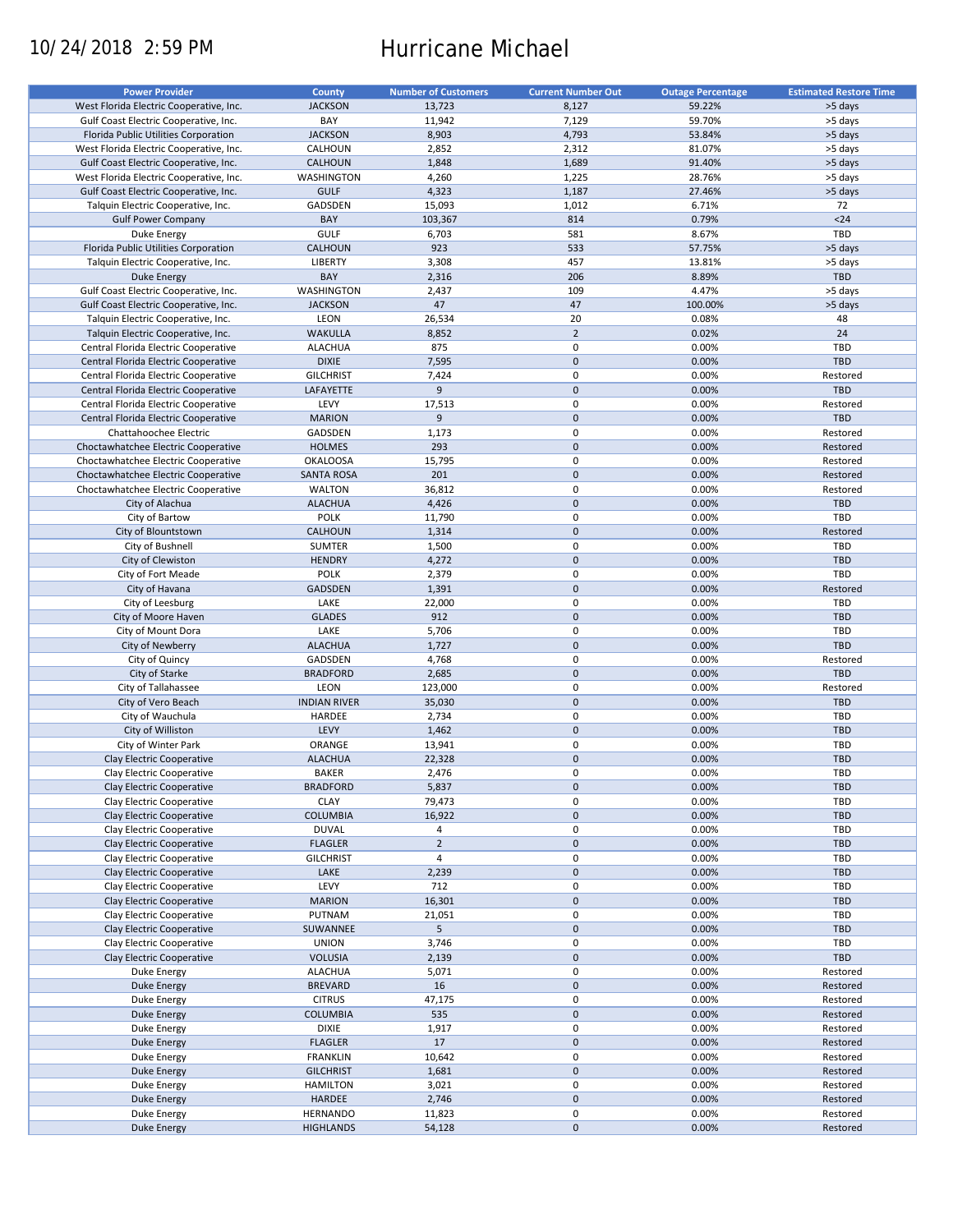### 10/24/2018 2:59 PM Hurricane Michael

| Duke Energy                                        | HILLSBOROUGH        | 24             | $\pmb{0}$   | 0.00% | Restored   |
|----------------------------------------------------|---------------------|----------------|-------------|-------|------------|
| <b>Duke Energy</b>                                 | <b>JEFFERSON</b>    | 4,829          | $\mathbf 0$ | 0.00% | Restored   |
| Duke Energy                                        | LAFAYETTE           | 880            | 0           | 0.00% | Restored   |
| <b>Duke Energy</b>                                 | LAKE                | 85,247         | $\mathbf 0$ | 0.00% | Restored   |
| Duke Energy                                        | LEON                | 66             | $\pmb{0}$   | 0.00% | Restored   |
|                                                    |                     |                |             |       |            |
| <b>Duke Energy</b>                                 | LEVY                | 3,840          | $\mathbf 0$ | 0.00% | Restored   |
| Duke Energy                                        | <b>MADISON</b>      | 4,037          | 0           | 0.00% | Restored   |
| <b>Duke Energy</b>                                 | <b>MARION</b>       | 66,784         | $\mathbf 0$ | 0.00% | Restored   |
| Duke Energy                                        | ORANGE              | 370,927        | 0           | 0.00% | Restored   |
| <b>Duke Energy</b>                                 | <b>OSCEOLA</b>      | 48,545         | $\mathbf 0$ | 0.00% | Restored   |
|                                                    | PASCO               | 140,774        | 0           | 0.00% | Restored   |
| Duke Energy                                        |                     |                |             |       |            |
| <b>Duke Energy</b>                                 | <b>PINELLAS</b>     | 526,150        | $\mathbf 0$ | 0.00% | Restored   |
| Duke Energy                                        | <b>POLK</b>         | 103,167        | $\pmb{0}$   | 0.00% | Restored   |
| <b>Duke Energy</b>                                 | SEMINOLE            | 154,215        | $\mathbf 0$ | 0.00% | Restored   |
| Duke Energy                                        | SUMTER              | 10,453         | $\pmb{0}$   | 0.00% | Restored   |
| <b>Duke Energy</b>                                 | SUWANNEE            | 833            | $\pmb{0}$   | 0.00% | Restored   |
|                                                    |                     |                |             |       |            |
| Duke Energy                                        | <b>TAYLOR</b>       | 6,261          | $\pmb{0}$   | 0.00% | Restored   |
| <b>Duke Energy</b>                                 | <b>VOLUSIA</b>      | 81,049         | $\pmb{0}$   | 0.00% | Restored   |
| Duke Energy                                        | WAKULLA             | 7,063          | $\pmb{0}$   | 0.00% | Restored   |
| Escambia River Electric Cooperative, Inc.          | <b>ESCAMBIA</b>     | 3,452          | $\pmb{0}$   | 0.00% | TBD        |
| Escambia River Electric Cooperative, Inc.          | <b>SANTA ROSA</b>   | 7,544          | $\pmb{0}$   | 0.00% | <b>TBD</b> |
|                                                    |                     |                |             |       |            |
| Florida Keys Electric Cooperative                  | <b>MONROE</b>       | 31,941         | $\pmb{0}$   | 0.00% | <b>TBD</b> |
| Florida Power and Light Company                    | <b>ALACHUA</b>      | 1,245          | 0           | 0.00% | <b>TBD</b> |
| Florida Power and Light Company                    | <b>BAKER</b>        | 5,516          | $\pmb{0}$   | 0.00% | <b>TBD</b> |
| Florida Power and Light Company                    | <b>BRADFORD</b>     | 4,070          | $\pmb{0}$   | 0.00% | TBD        |
| Florida Power and Light Company                    | <b>BREVARD</b>      | 312,828        | $\pmb{0}$   | 0.00% | <b>TBD</b> |
|                                                    |                     |                |             |       |            |
| Florida Power and Light Company                    | <b>BROWARD</b>      | 939,530        | 0           | 0.00% | TBD        |
| Florida Power and Light Company                    | <b>CHARLOTTE</b>    | 116,579        | $\mathbf 0$ | 0.00% | <b>TBD</b> |
| Florida Power and Light Company                    | <b>CLAY</b>         | 910            | $\pmb{0}$   | 0.00% | <b>TBD</b> |
| Florida Power and Light Company                    | <b>COLLIER</b>      | 215,499        | $\mathbf 0$ | 0.00% | <b>TBD</b> |
| Florida Power and Light Company                    | <b>COLUMBIA</b>     | 14,144         | 0           | 0.00% | TBD        |
|                                                    |                     |                |             |       |            |
| Florida Power and Light Company                    | <b>DESOTO</b>       | 16,855         | $\mathbf 0$ | 0.00% | <b>TBD</b> |
| Florida Power and Light Company                    | <b>DUVAL</b>        | 9              | $\pmb{0}$   | 0.00% | TBD        |
| Florida Power and Light Company                    | <b>FLAGLER</b>      | 59,608         | $\pmb{0}$   | 0.00% | <b>TBD</b> |
| Florida Power and Light Company                    | <b>GLADES</b>       | 3,508          | 0           | 0.00% | TBD        |
| Florida Power and Light Company                    | HARDEE              | 33             | $\mathbf 0$ | 0.00% | <b>TBD</b> |
|                                                    |                     |                |             |       |            |
| Florida Power and Light Company                    | <b>HENDRY</b>       | 9,892          | $\pmb{0}$   | 0.00% | TBD        |
| Florida Power and Light Company                    | <b>HIGHLANDS</b>    | 519            | $\mathbf 0$ | 0.00% | <b>TBD</b> |
| Florida Power and Light Company                    | <b>INDIAN RIVER</b> | 57,796         | $\pmb{0}$   | 0.00% | TBD        |
| Florida Power and Light Company                    | LEE                 | 266,497        | $\mathbf 0$ | 0.00% | <b>TBD</b> |
| Florida Power and Light Company                    | MANATEE             | 188,203        | $\pmb{0}$   | 0.00% | TBD        |
|                                                    |                     |                |             |       |            |
| Florida Power and Light Company                    | <b>MARTIN</b>       | 94,739         | $\mathbf 0$ | 0.00% | <b>TBD</b> |
| Florida Power and Light Company                    | MIAMI-DADE          | 1,138,406      | $\pmb{0}$   | 0.00% | <b>TBD</b> |
| Florida Power and Light Company                    | <b>MONROE</b>       | 94             | $\mathbf 0$ | 0.00% | <b>TBD</b> |
| Florida Power and Light Company                    | NASSAU              | 22,701         | 0           | 0.00% | <b>TBD</b> |
| Florida Power and Light Company                    | <b>OKEECHOBEE</b>   | 20,142         | $\mathbf 0$ | 0.00% | <b>TBD</b> |
|                                                    |                     |                |             |       |            |
| Florida Power and Light Company                    | ORANGE              | 3              | $\pmb{0}$   | 0.00% | <b>TBD</b> |
| Florida Power and Light Company                    | <b>OSCEOLA</b>      | $\overline{3}$ | $\mathbf 0$ | 0.00% | <b>TBD</b> |
| Florida Power and Light Company                    | PALM BEACH          | 750,041        | $\mathbf 0$ | 0.00% | TBD        |
| Florida Power and Light Company                    | PUTNAM              | 20,144         | $\mathbf 0$ | 0.00% | <b>TBD</b> |
| Florida Power and Light Company                    | SARASOTA            | 270,158        | 0           | 0.00% | TBD        |
|                                                    |                     |                |             |       |            |
| Florida Power and Light Company                    | SEMINOLE            | 55,586         | $\mathbf 0$ | 0.00% | <b>TBD</b> |
| Florida Power and Light Company                    | ST. JOHNS           | 91,015         | 0           | 0.00% | TBD        |
| Florida Power and Light Company                    | ST. LUCIE           | 129,369        | $\mathbf 0$ | 0.00% | <b>TBD</b> |
| Florida Power and Light Company                    | SUWANNEE            | 5,025          | 0           | 0.00% | TBD        |
| Florida Power and Light Company                    | <b>UNION</b>        | 1,637          | $\mathbf 0$ | 0.00% | <b>TBD</b> |
|                                                    |                     |                |             |       |            |
| Florida Power and Light Company                    | VOLUSIA             | 179,598        | 0           | 0.00% | TBD        |
| Florida Public Utilities Corporation               | <b>LIBERTY</b>      | 773            | $\pmb{0}$   | 0.00% | >5 days    |
| Florida Public Utilities Corporation               | NASSAU              | 15,989         | 0           | 0.00% | Restored   |
| Fort Pierce Utilities Authority                    | <b>ST. LUCIE</b>    | 27,630         | $\mathbf 0$ | 0.00% | <b>TBD</b> |
| Gainesville (Gainesville Regional Utilities - GRU) | <b>ALACHUA</b>      | 94,473         | 0           | 0.00% | TBD        |
|                                                    |                     |                | $\mathbf 0$ |       |            |
| Glades Electric Cooperative, Inc.                  | <b>GLADES</b>       | 3,015          |             | 0.00% | <b>TBD</b> |
| Glades Electric Cooperative, Inc.                  | HARDEE              | 0              | 0           |       | TBD        |
| Glades Electric Cooperative, Inc.                  | <b>HENDRY</b>       | 3,530          | $\pmb{0}$   | 0.00% | <b>TBD</b> |
| Glades Electric Cooperative, Inc.                  | <b>HIGHLANDS</b>    | 7,321          | $\pmb{0}$   | 0.00% | <b>TBD</b> |
| Glades Electric Cooperative, Inc.                  | <b>OKEECHOBEE</b>   | 2,278          | $\pmb{0}$   | 0.00% | <b>TBD</b> |
|                                                    |                     |                |             |       |            |
| Green Cove Springs Electric                        | <b>CLAY</b>         | 3,889          | $\pmb{0}$   | 0.00% | <b>TBD</b> |
| Gulf Coast Electric Cooperative, Inc.              | <b>WALTON</b>       | 100            | $\pmb{0}$   | 0.00% | TBD        |
| <b>Gulf Power Company</b>                          | <b>ESCAMBIA</b>     | 152,984        | $\pmb{0}$   | 0.00% | Restored   |
| <b>Gulf Power Company</b>                          | <b>HOLMES</b>       | 2,572          | $\pmb{0}$   | 0.00% | Restored   |
| <b>Gulf Power Company</b>                          | <b>JACKSON</b>      | 1,375          | $\pmb{0}$   | 0.00% | Restored   |
|                                                    |                     |                |             |       |            |
| <b>Gulf Power Company</b>                          | <b>OKALOOSA</b>     | 94,172         | $\pmb{0}$   | 0.00% | Restored   |
| <b>Gulf Power Company</b>                          | <b>SANTA ROSA</b>   | 72,563         | $\pmb{0}$   | 0.00% | Restored   |
| <b>Gulf Power Company</b>                          | <b>WALTON</b>       | 23,578         | $\pmb{0}$   | 0.00% | Restored   |
|                                                    |                     |                |             |       |            |